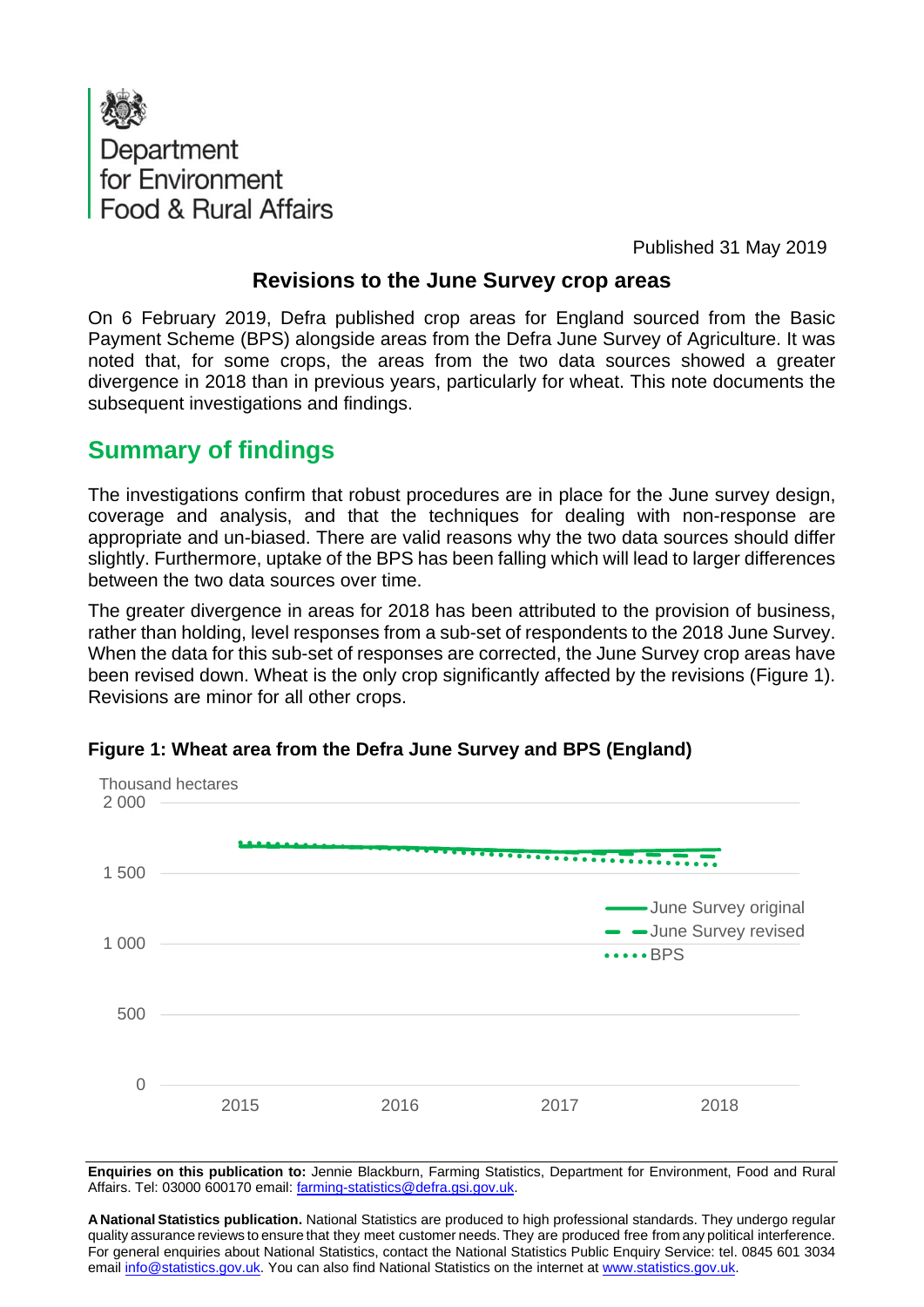# **Background**

On 6 February 2019, Defra published crop areas for England sourced from the Basic Payment Scheme (BPS) alongside areas from the Defra June Survey of Agriculture. It was noted that, for some crops, particularly wheat, the areas from the two data sources showed a greater divergence in 2018 than in previous years (Figure 2).





#### **June Survey of Agriculture**

Defra's annual June Survey has been the official source of crop areas since 1866. The survey also collects data on other land use, livestock numbers and labour. Until 1995, data were collected annually from all farm holdings. The data is now collected from a sample of farms in order to reduce both the cost to Government and the burden on farmers. The sample size is currently around 25,000 farm holdings per year (55,000 in 2016 to meet wider EU requirements), with the largest holdings sampled more regularly to ensure a good coverage of farmed area across England. The response rate is around 65-70%. A full census is held every decade to meet EU and UN requirements.

#### **Basic Payment Scheme (BPS)**

Since 2015, Basic Payment Scheme (BPS) claimants have been required to provide the areas and location of each individual crop grown by the farm business. This data is collected in order to verify the CAP crop diversification rules. Applications undergo a series of validation checks in the Rural Payment system. These checks include the size of the land parcels, the ownership of each parcel and the land cover. A proportion of claims are randomly selected for inspection to ensure they are claiming the correct land and crops.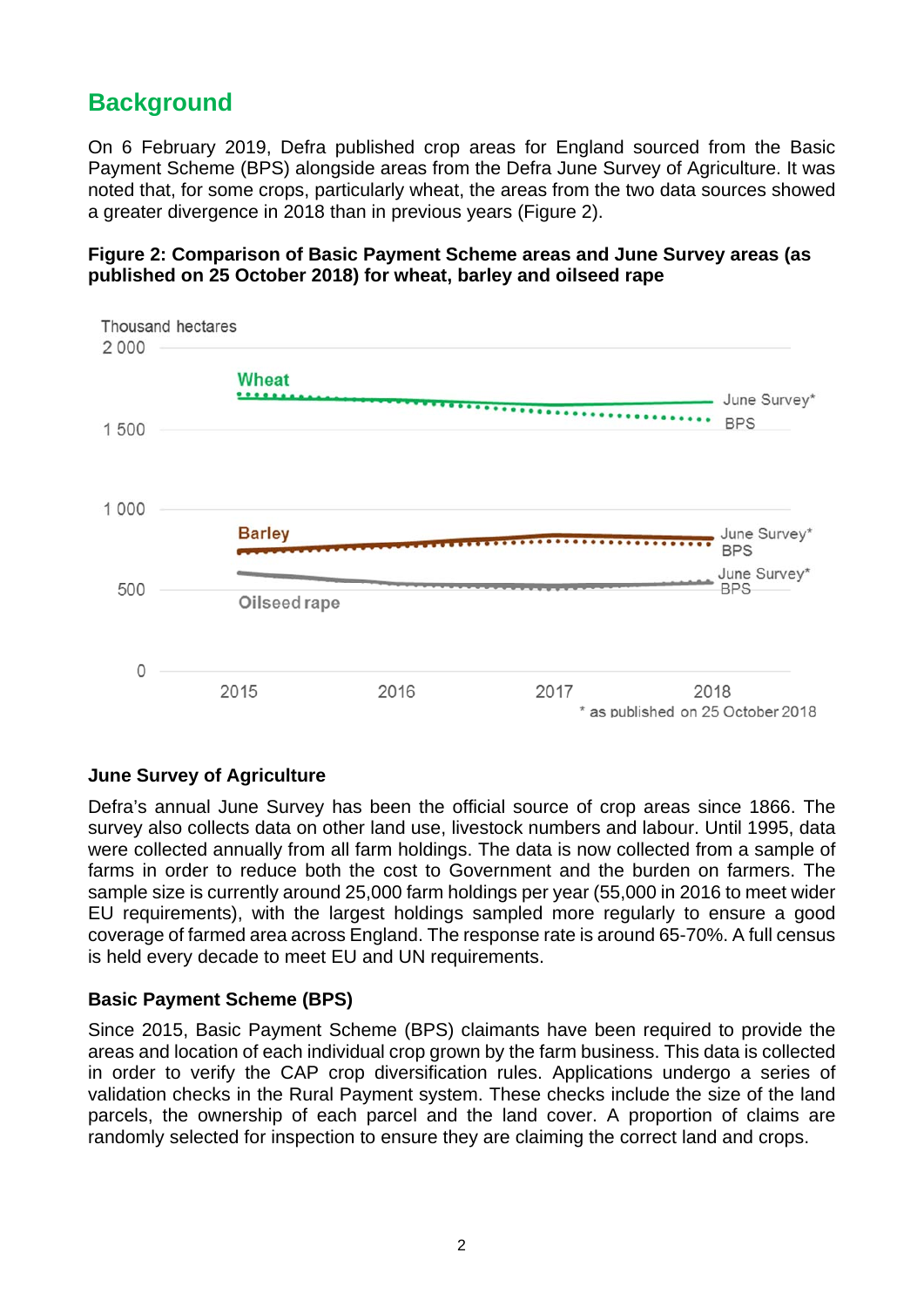Basic Payment Scheme claims are made at a business level. The vast majority of farm businesses are comprised of one holding. However, this is not always the case and there are a number of, particularly larger, businesses that have more than one farm holding.

#### **Similarities and differences**

There are genuine reasons why the crop areas from the two sources will not be identical:

- *Thresholds*: The June Survey includes a greater number of smaller farms than the Basic Payment Scheme.
- *Coverage*: There has been falling uptake of the Basic Payment Scheme since 2015. Horticulture, poultry and pig farms are much less likely than other farm types to claim BPS.
- *Survey vs administrative data*: By its very nature, there is an element of uncertainty associated with any sample survey. For wheat this is generally +/-2% of the published area and this is shown at the time of publication.

### *Thresholds*

Farm businesses must have at least 5 hectares of eligible land in order to claim under the Basic Payment Scheme (BPS). The June Survey uses a threshold that is based on a wider range of farming activity than land area to ensure the inclusion of farm holdings that typically use land ineligible for BPS such as pigs, poultry and horticulture farms. Those holdings eligible for the June survey must meet at least one of these criteria: more than 5 hectares of agricultural land, 1 hectare of orchards, 0.5 hectares of vegetables or 0.1 hectares of protected crops, or more than 10 cows, 50 pigs, 20 sheep, 20 goats or 1,000 poultry.

#### *Coverage*

There has been a reduction in the number of businesses claiming BPS between 2015 and 2018, together with a reduction in the total area of crops covered by the scheme and hence the dataset. The total area of crops covered by the BPS has fallen by 2% since 2015 whilst the total area of grassland has fallen by 4% (Table 1).

|      | Number of        | Total eligible area<br>Crops |           | Grass     |  |
|------|------------------|------------------------------|-----------|-----------|--|
|      | <b>Claimants</b> | 'Ha)                         | (Ha)      | (Ha)      |  |
| 2015 | 87,563           | 8,809,000                    | 3,869,000 | 4,940,000 |  |
| 2016 | 86,139           | 8,658,000                    | 3,822,000 | 4,836,000 |  |
| 2017 | 85,414           | 8,578,000                    | 3,809,000 | 4,769,000 |  |
| 2018 | 84,323           | 8,541,000                    | 3,774,000 | 4,766,000 |  |

#### **Table 1: Number of claimants and eligible areas for the Basic Payment Scheme**

### *Survey vs Administrative data*

The annual June Survey areas are calculated from a statistical survey of a random sample of around 25,000 farms (55,000 in 2016). Collecting data from a sample of farms minimises the cost to Government and the burden on farmers. As with all sample surveys, the calculated crop areas are subject to a degree of uncertainty and we publish the level of this uncertainty as "confidence intervals" with the crop area estimates. For the wheat area these confidence intervals are generally +/- 2% of the published estimate. The survey response rate is high, around 65-70%, and is closely monitored to ensure that any non-response is not concentrated in particular types of farm in order to minimise the possibility of bias.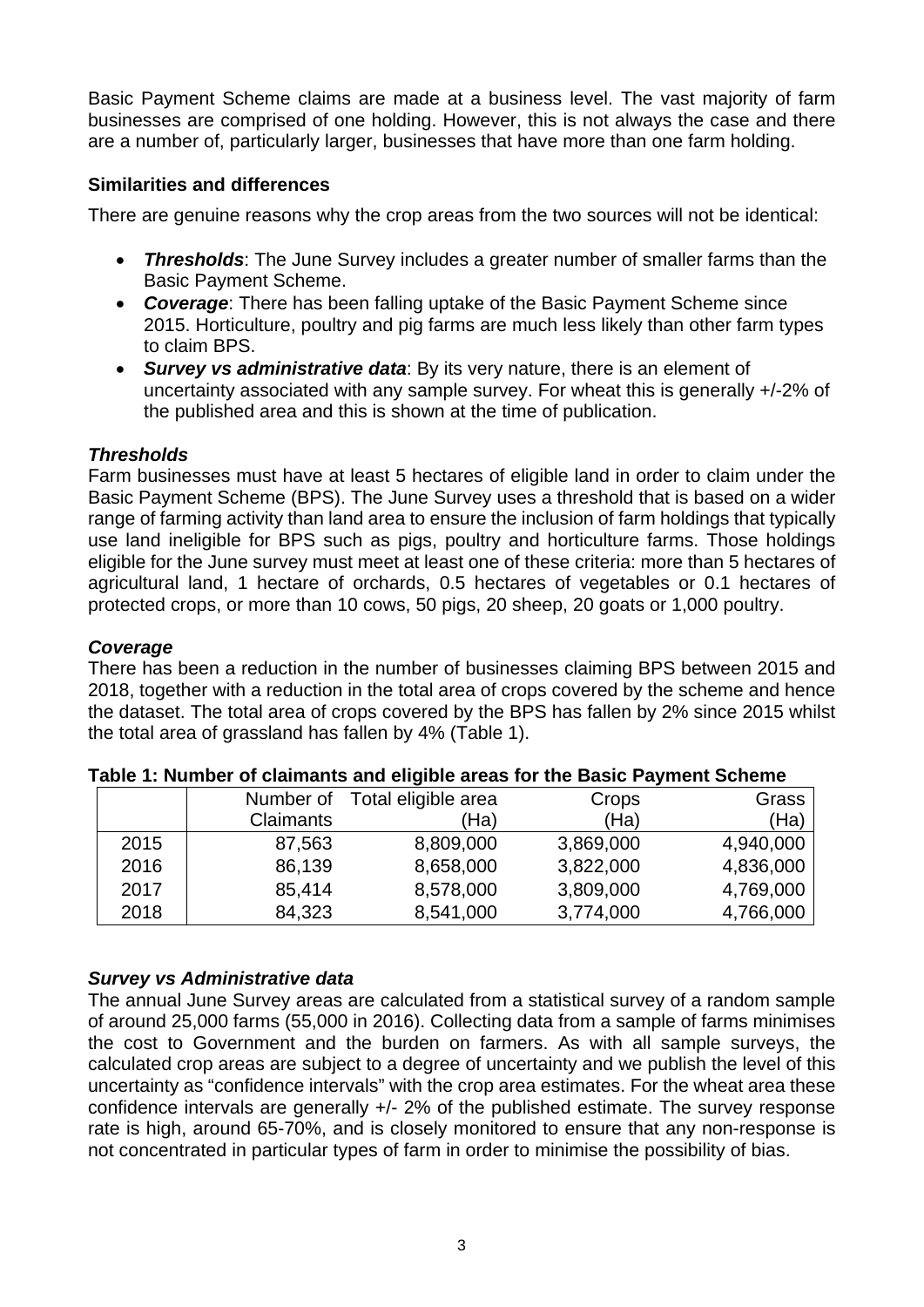# **Detailed Investigations**

The following checks were undertaken. The outcome of each and any action taken for future surveys is provided. The investigations focussed on the wheat area, given the larger difference in crop areas.

#### 1. **2018 June survey analysis**

The results were recalculated by an independent analyst within the team to ensure all procedures were undertaken correctly. Very few farms (54) had any validation checks outstanding for arable crops at the time of analysis and the exclusion of data for these farms had minimal impact on the overall results. All refusals to complete the June survey and blank responses had been correctly removed from the analysis process. There were no more refusals or blank forms than in previous years.

**Outcome**: The analysis was performed correctly.

**Action for 2019**: No change. Each survey item is analysed individually by an analyst and then re-run and checked by another.

#### **2. June Survey population**

The population of all commercial agricultural holdings covered by the June Survey is produced each year using the Farm Survey Register and various administrative sources such as the Cattle Tracing System and the Sheep and Goat Inventory. A daily feed from the RPA's central register provides updates of new holdings and those that are no longer active. These sources allow us to limit the build-up of inactive holdings in the population but the process remains dependent on farmers updating their records with the RPA. The population was 107,000 holdings at the time of sampling in June 2018.

**Outcome**: The population was produced correctly for 2018.

**Action for 2019**: None. However, a register cleaning exercise may take place in advance of the full 2020 census to remove inactive holdings.

#### **3. June Survey response rate**

The June Survey sample is designed to be representative of all holdings in the population and is stratified by farm type and size. The sample size is usually around 25,000 holdings but rose to 55,000 holdings in 2013 and 2016 when detailed data was required to meet EU requirements. The response rate is generally high at around 70%. However, the response rate in 2018 was lower than expected at 63%. Feedback from farmers suggests this was due to uncertainty around Brexit and the difficult weather conditions at the time. Similar difficulties were faced in Wales.

Response is always monitored and there was no apparent bias in terms of the types or sizes of farms that did not respond. The lower response rate did not reduce the robustness of the results; confidence intervals were similar to previous years.

**Outcome**: Lower response rates did not have an impact on the robustness of the survey results.

**Action for 2019**: Increase sample size to compensate for lower response rates. Note that there will be a full census in 2020.

#### **4. Late responses**

Survey responses continue to be received from farmers many weeks after the survey data and often beyond the time that the results are calculated. In total, there were less than 400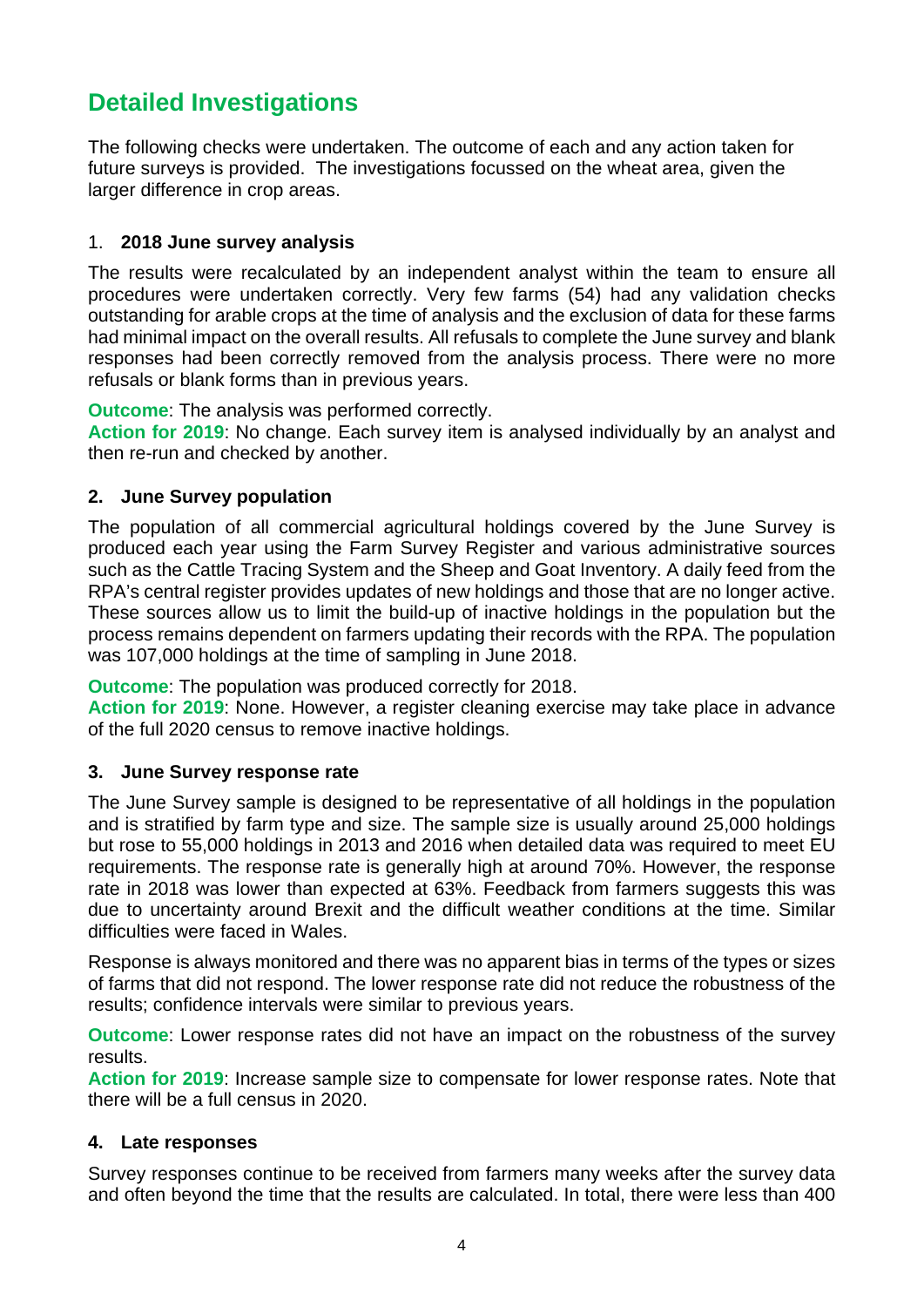additional responses received after "final" June results had been calculated and less than 150 of these had wheat in either 2017 or 2018. Overall, these holdings tended to have a larger increase in their wheat area than other farms. Re-running the results with these additional responses would have given an overall increase of 1.2% in the wheat area compared to the 1.0% seen in the published results.

**Outcome**: Including late responses would have further increased the 2018 wheat area by  $0.2\%$ .

**Action for 2019**: None.

#### **5. Previous use of BPS data in June Survey results**

Defra is required to publish crop areas in mid-August and early October each year to meet EU (and industry) requirements. Whilst BPS data has not been available early enough to feed into the production of these results, it has been used at a later stage. In 2016 and 2017, crop areas for non-responding and non-sampled holdings in the June Survey were taken from the BPS data for around 41,000 (2016) and 53,000 (2017) businesses thought to be comprised of one holding and used within our final holding level datasets. These final holding level datasets are used to validate (i.e. check for large changes) and analyse the subsequent year's survey responses, thus improving accuracy. Results for 2017 and 2018 were recalculated excluding the 2016 and 2017 BPS data from the datasets. The results were similar to those published suggesting no bias had been introduced.

**Outcome**: Including BPS data for 2016 and 2017 to our holding level datasets has not caused bias in subsequent results.

**Action for 2019**: Early access has been requested to the 2019 BPS data. However, this data continues to be validated and updated until the final payments are made (from December) and it may still not be possible to use it to produce the August and October crop area estimates.

#### **6. Comparison of responses**

The fall in the BPS wheat area between 2017 and 2018 was found to be mainly due to reductions for those businesses that had made a claim in both years, rather than being due to businesses that had not claimed in 2018 (Table 2).

#### **Table 2: Components of change for BPS wheat area**

|                                         | <b>Businesses</b> | 2017 area | 2018 area |
|-----------------------------------------|-------------------|-----------|-----------|
|                                         | (no)              | (Th. ha)  | (Th. ha)  |
| Wheat in 2017 and 2018 (BPS both years) | 22,531            | 1,545     | 1,513     |
| Wheat in 2017 not 2018 (BPS both years) | 2,834             | 45        |           |
| Wheat in 2018 not 2017 (BPS both years) | 2,380             | O         | 36        |
| Wheat in 2017 (BPS not claimed in 2018) | 506               | 18        | 0         |
| Wheat in 2018 (BPS not claimed in 2017) | 291               | O         | 12        |
|                                         |                   | 1.607     | 1,560     |

This led to a detailed comparison of the way in which farmers had provided their crop areas for both the BPS and the June Survey in 2018. This is not a straightforward process, not least because of the business (BPS) vs holding (June Survey) level nature of the two datasets. Unlike its predecessor, the Single Payment Scheme, the BPS does not collect details of individual holding numbers as part of the claim process for each business. The RPA has compiled a potential linking mechanism from available information held by the Agency which has allowed a reasonable comparison to be made.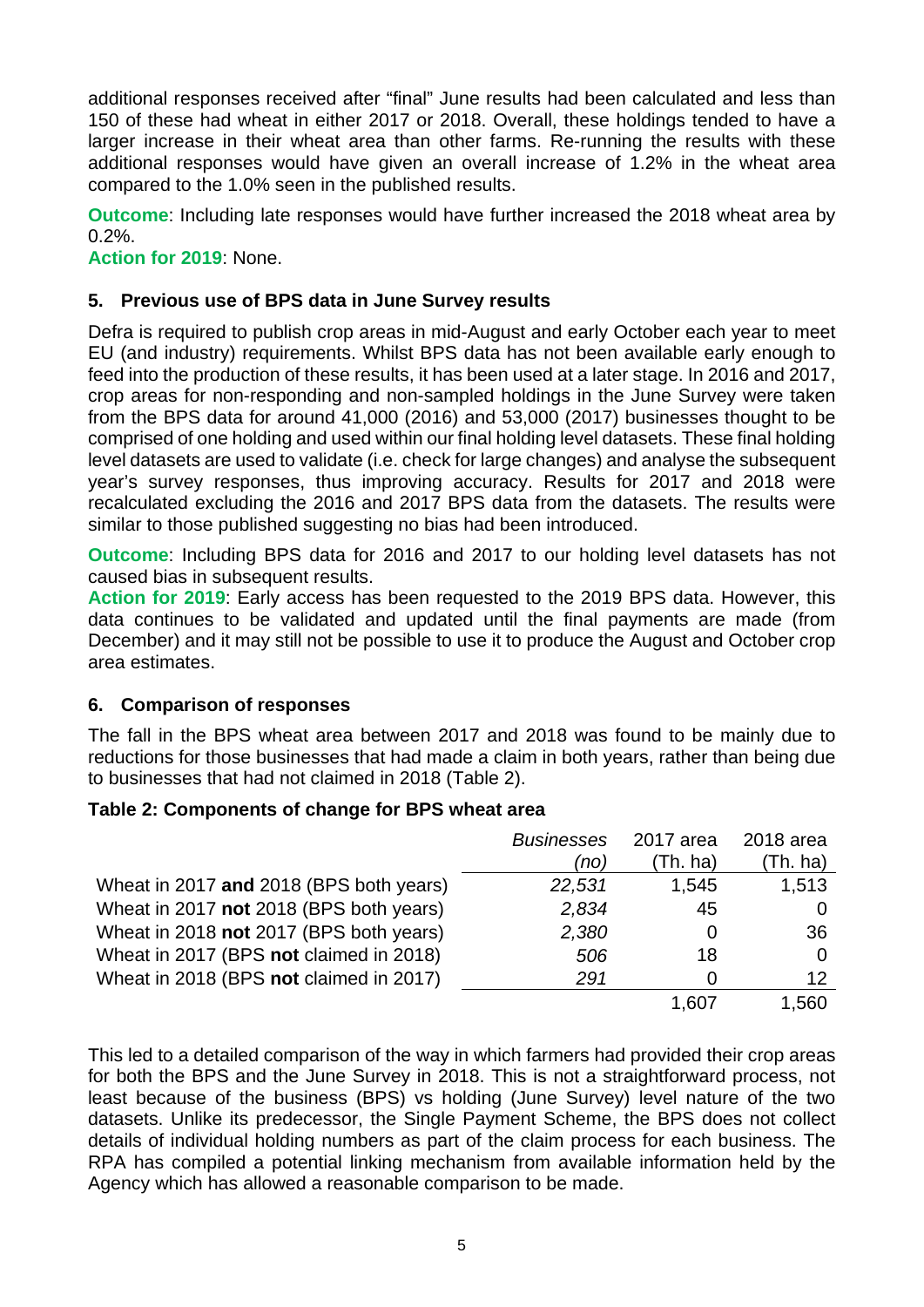Around three quarters of farm businesses claiming BPS are thought to be associated with just one holding. For the majority of this group, the data from the two sources was comparable. For example for almost two thirds (63%) of those with a wheat area, the 2018 June Survey wheat area matched the BPS area within +/-5%, and for three quarters, the wheat areas were within  $+/-10\%$ . For those holdings with very different areas, this could be because the matching process is not perfect and without further information no action could be taken for these records.

For those businesses thought to have more than one associated holding, the investigation becomes more difficult because it is likely that not all of the holdings within each business will have been sampled for the June Survey and, even if sampled, may not have returned a form. We were able to look in detail at 1440 businesses (accounting for 3,841 holdings) where at least one of the holdings from the business had returned a June 2018 form. The findings were as follows:

- 600 businesses (1,838 holdings) had correctly returned June forms for just the sampled holding(s). This was evident because the June Survey responses were smaller than the BPS figures and in most cases the June responses matched the BPS area.
- 558 businesses (1,378 holdings) had returned June forms with markedly different values than the expected BPS areas. This could be due to the imperfect matching process and, with a lack of further information, no action could be taken for these records.
- 282 businesses (625 holdings) had returned a June form that recorded areas for the whole business instead of just the sampled holding. This was evident because the June survey responses were similar to the BPS areas. In these cases we could be more certain that there had been some over-recording of crop areas and we made adjustments to the results calculation process to account for this.

**Outcome**: The different reporting units (business vs holding) have the potential to confuse farmers. Comparing the two datasets is not simple, but there does appear to be have been an impact on the results from some inclusion of business instead of holding level responses. Where it is clear that this has occurred, action has been taken and the June Survey areas have been revised.

**Action for 2019**: All holdings sampled for June 2019 that are known to be part of a larger business have been asked to complete a survey form for each holding within the business. This will make businesses aware of the need to fill in a separate June survey form for each holding. There will be a validation check and should a business level return be provided, it will be queried with the farmer and dealt with appropriately in the calculation of results.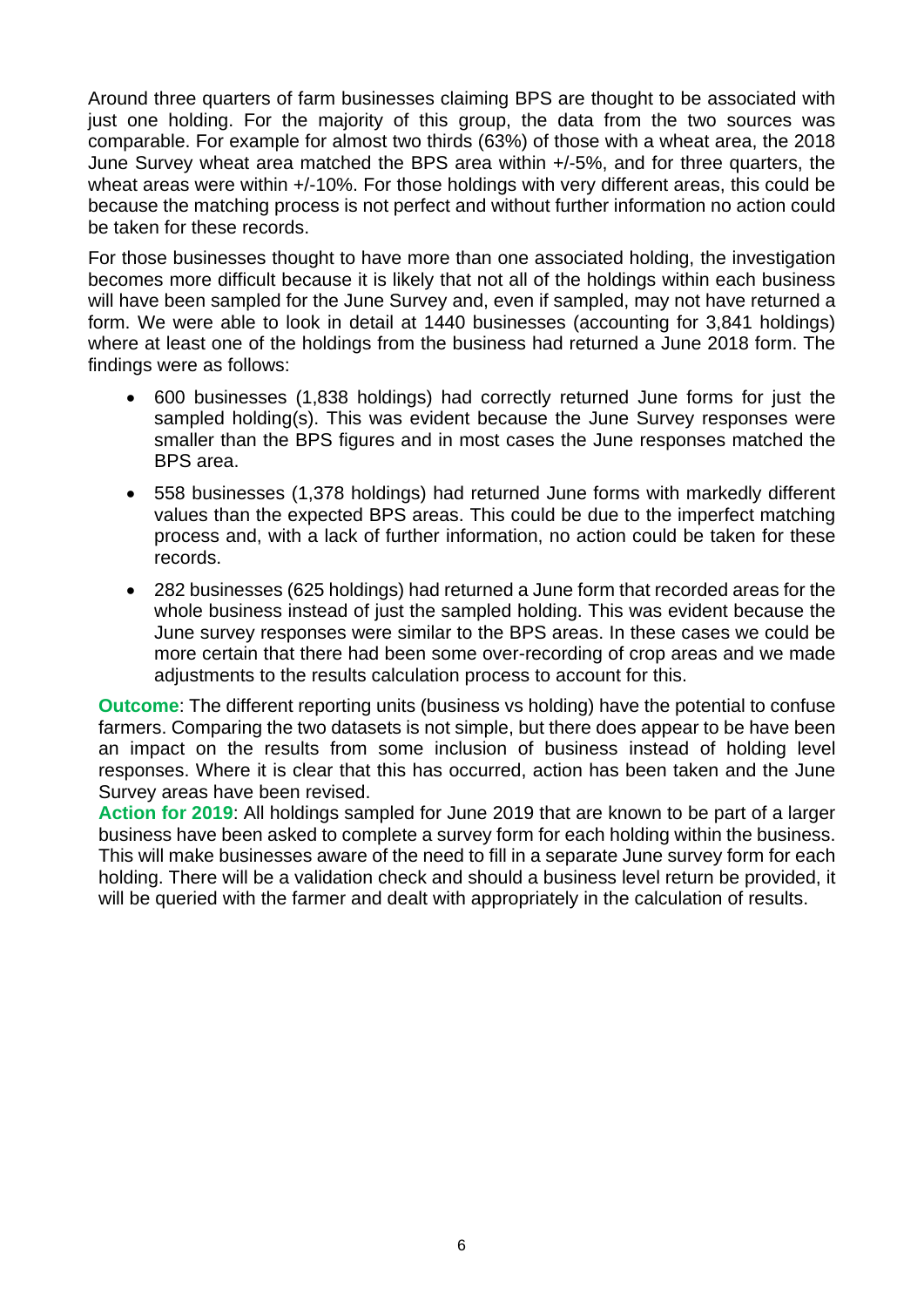# **Results of the investigations**

Figures 3 and 4 below show the revised English crop areas from the June Survey together with the corresponding BPS crop areas.



**Figure 3: Comparison of Basic Payment Scheme areas and revised June Survey areas for wheat, barley and oilseed rape** 

#### **Figure 4: Comparison of Basic Payment Scheme areas and revised June Survey areas for maize, oats, peas, field beans and potatoes**